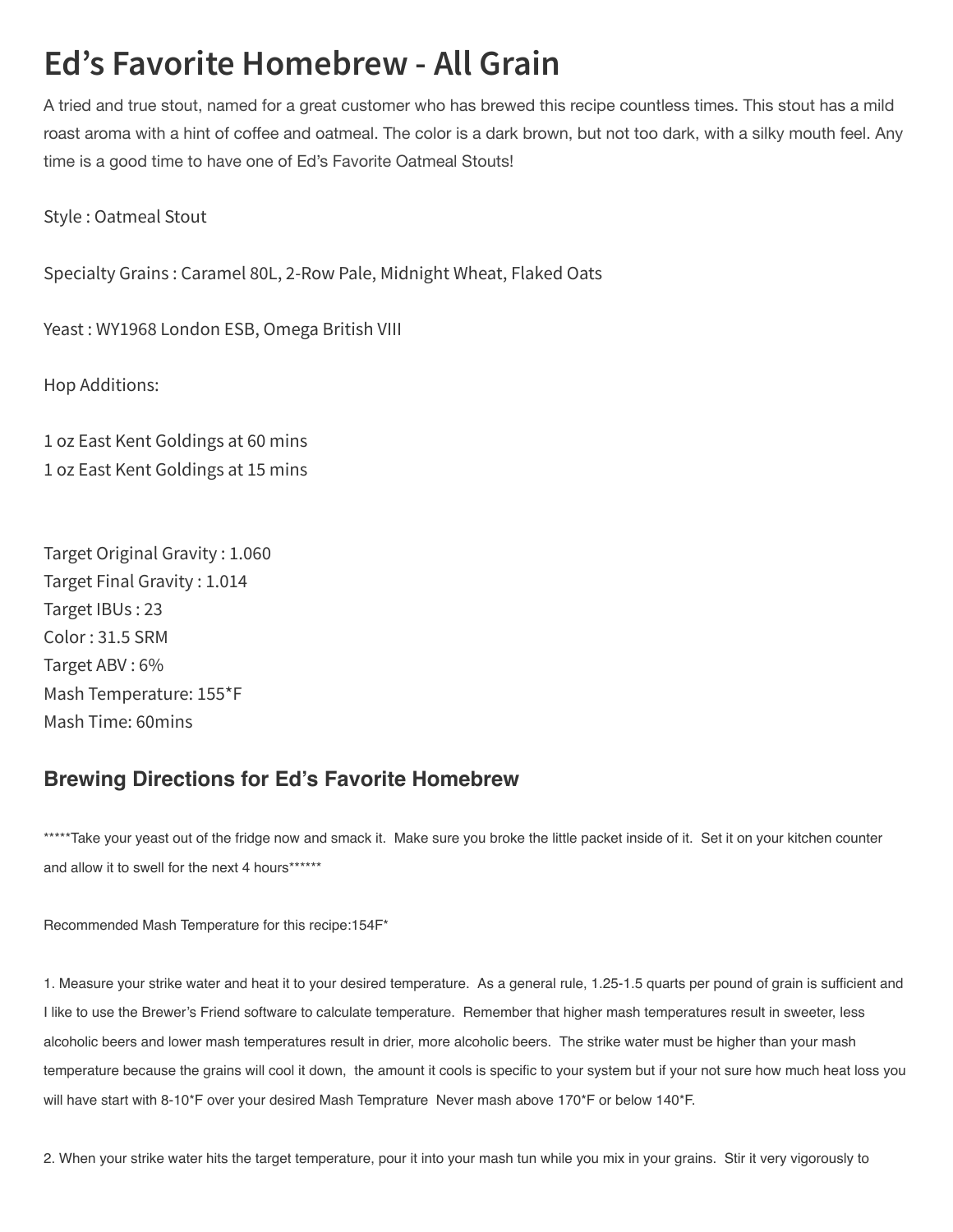break up clumps and avoid dry spots or temperature variations. Check the temperature, and if it is correct, put the lid on the mash tun and let it sit for an hour. If the temperature is too low, add some boiling water. If the temperature is too high, stir it vigorously.

3. Heat your sparge water to 170\*F. We suggest you use an app called SpargePal to calculate your sparge volume.

4. When your mash is complete, pull about 1/2 gallon of wort from the mash tun and pour it back over the top of your mash. This recirculation is called a *vorlauf* and is very important. It seats your grains into a nice natural filter bed and will allow you to lauter smoothly.

5. Now you sparge. There are 2 different types of sparging: fly sparging and batch sparging.

-Fly Sparging: Fly sparging takes more time but is much more efficient, resulting in a greater extraction of fermentable sugars. To fly sparge: place your hot liquor tank (HLT, the kettle that you heated your sparge water in) above your mash tun so that the water will flow downhill into it. After you have done your *vorlauf* (recirculation) crack the valve of your mash tuns that the wort trickles into your boil kettle or other collection vessel. It is very important that you make sure the flow is as slow as possible. Meanwhile, slowly pour water over the top of your grain bed so that there is always one inch of hot water on top of the grains. Continue this process for 40-60 minutes and collect enough wort to do a full volume boil. You will not add any water at the end, so make sure you collect 6-6.5 gallons depending on your boil off rate.

-Batch Sparging: Batch sparging is much faster, but much less efficient, resulting in a lower extraction of fermentable sugars. To batch sparge: Pull your *vorlauf* and recirculate. Open the valve of your mash tun all the way and empty all of the wort from your mash. Now, pour all of your sparge water into your mash tun over all of the grains and pull another vorlauf to re-seat your grain bed. Open the valve all the way again and close it when you have collected your desired wort volume.

6. Put your wort into your brew kettle and put it on the burner.

7. Turn the stove back on and bring to a rolling boil. Set a timer for 60 minutes when it starts boiling and also add your first (bittering) hop addition (1 oz East Kent Golding). Be careful to add the hops slowly and stir vigorously to reduce your risk of a boil over. It might be a good idea to turn the heat down for this part.

8. At 15 minutes (meaning 45 minutes into the boil, 15 minutes remaining) add your 2nd (flavor) hop addition (.5 oz East Kent Golding). If you are adding whirl floc, Irish moss or 1/4 tsp. yeast nutrient do so now.

9. At 1 minute remaining, add your 3rd (aroma) hop addition (.5 oz East Kent Golding). Shortly after this addition, your timer should go off. Time to shut off the burner and proceed with the cooling process.

\*\*\*\*\*From this point onward EVERYTHING that touches your beer MUST BE SANITIZED\*\*\*\*\*\*

- I like to fill up a 5 gal. bucket with water and 1 oz. of sanitizer for this purpose-

10. Chill your wort to 68\*F as rapidly as possible while it is still in the kettle. This can be achieved with a wort chiller, or an ice bath in your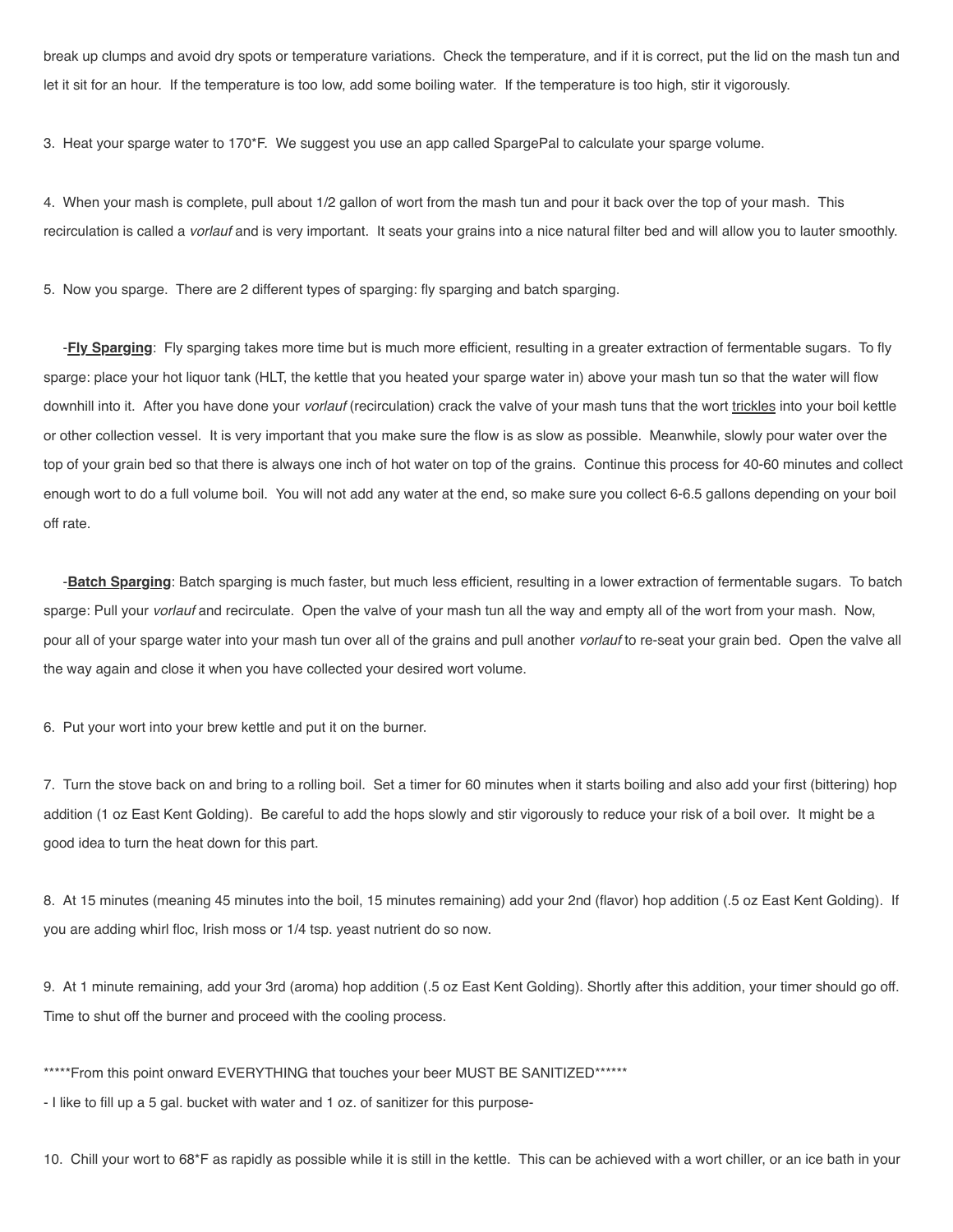11. Gently pour your wort into your primary fermenter being careful to leave as much of the sludge at the bottom in your kettle as possible. If you have our deluxe kit, your primary fermenter is your 6.5 gallon bucket with the spigot attached. I like to make sure the spigot attachment is sealed properly and water tight before I add my wort to it. Also, make sure the spigot is in the CLOSED position!

12. Top your beer up to 5 gallons with more water. Using cold, clean water can help you finish chilling the wort to the ideal 68\*F before adding your yeast (For best results, do not add yeast until wort temp is at least within 10 degrees of 68\*F. The closer to 68\*F, the better).

13. Put your unopened yeast pack into your bucket of sanitizer. Place your sanitized hydrometer into your wort and take an original gravity reading. There are three units of measurement on the hydrometer, you want to be looking at the smallest one.

14. Vigorously stir your wort to introduce as much oxygen as possible into the wort. This is the ONLY time you want to get oxygen in your beer.

15. Cut a corner off of the top of your yeast pouch with a pair of sanitized scissors and pour the yeast into your wort.

16. Seal the top of your fermenter and put an airlock partially filled with sanitizer into the hole on top.

17. Pace the floor anxiously for the next 10-14 days while your beer goes through primary fermentation.

18. When the airlock stops bubbling and the yeast cake has dropped to the bottom, remove the lid and take a reading with your hydrometer.

19. If you have reached your desired final gravity (give or take a couple points) you are ready to rack it over into your secondary fermenter.

20. If you are using our deluxe kit, the 5 gallon plastic carboy is your secondary. As always, everything MUST be sanitized.

21. Use your auto-siphon to gently rack the beer into your secondary fermenter, leaving as much of the trub behind as possible.

22. Seal the fermenter and go back to pacing the floor for another 1-2 weeks. Ideally, brew another beer now so the wait is less excruciating next time.

23. Now you are ready to bottle. Boil 5 ounces of priming sugar in 2 cups of water and stir it to dissolve. Allow the solution to cool and gently pour it into your bottling bucket. Remember, everything must be sanitized.

24. Rack your beer into your bottling bucket so that the beer mixes with the priming solution evenly. If you are using our deluxe kit, your bottling bucket is the 6.5 gallon bucket w/ the spigot attached that you used for primary fermentation.